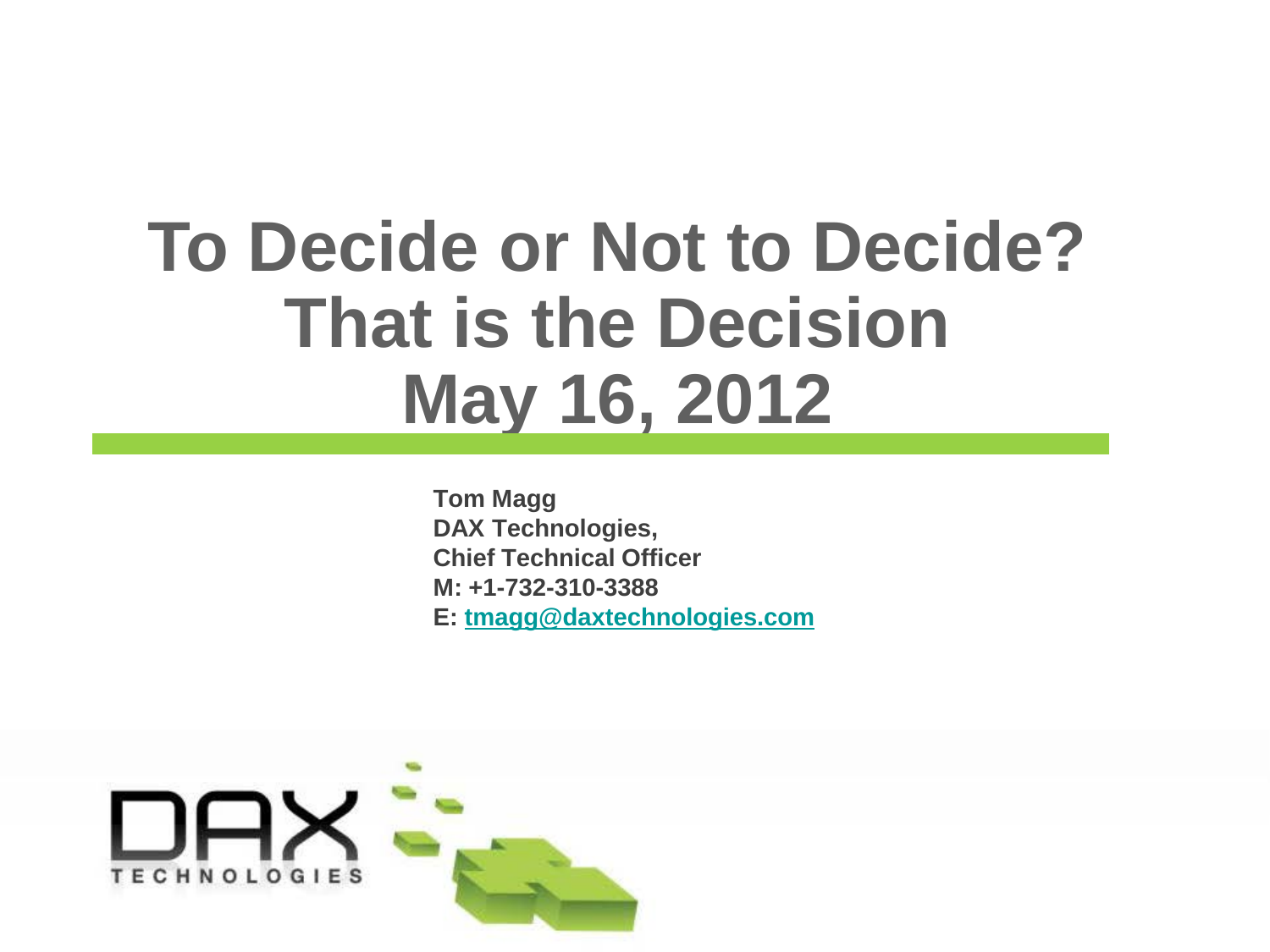#### **Agenda**

### **Plethora of Data Multiple Sources**

- **Incomplete**
- **Partial**
- **Temporal Importance**
- **Decision Costs**
- **Completeness of Data as Data Itself**
- **Human Factors**



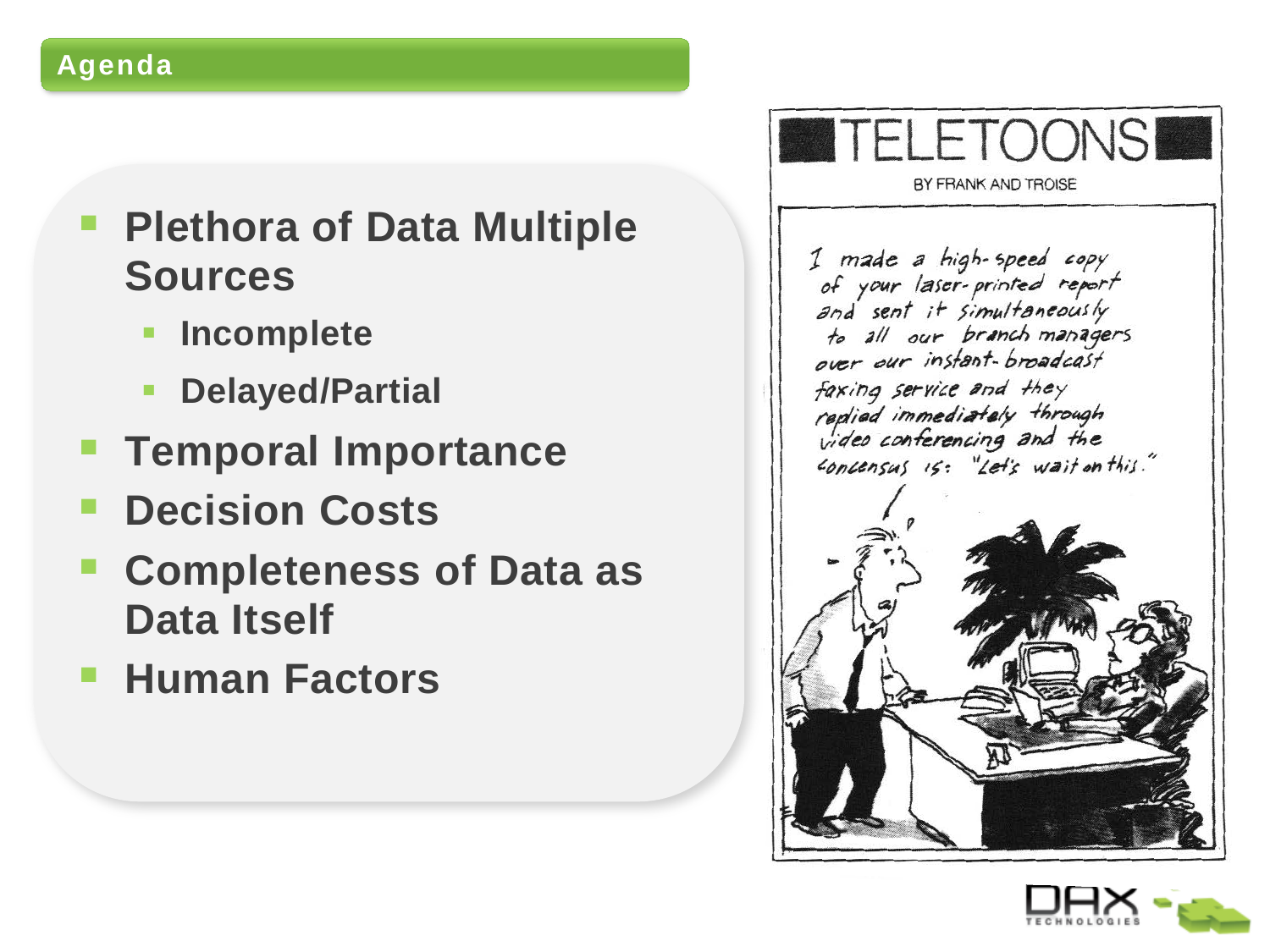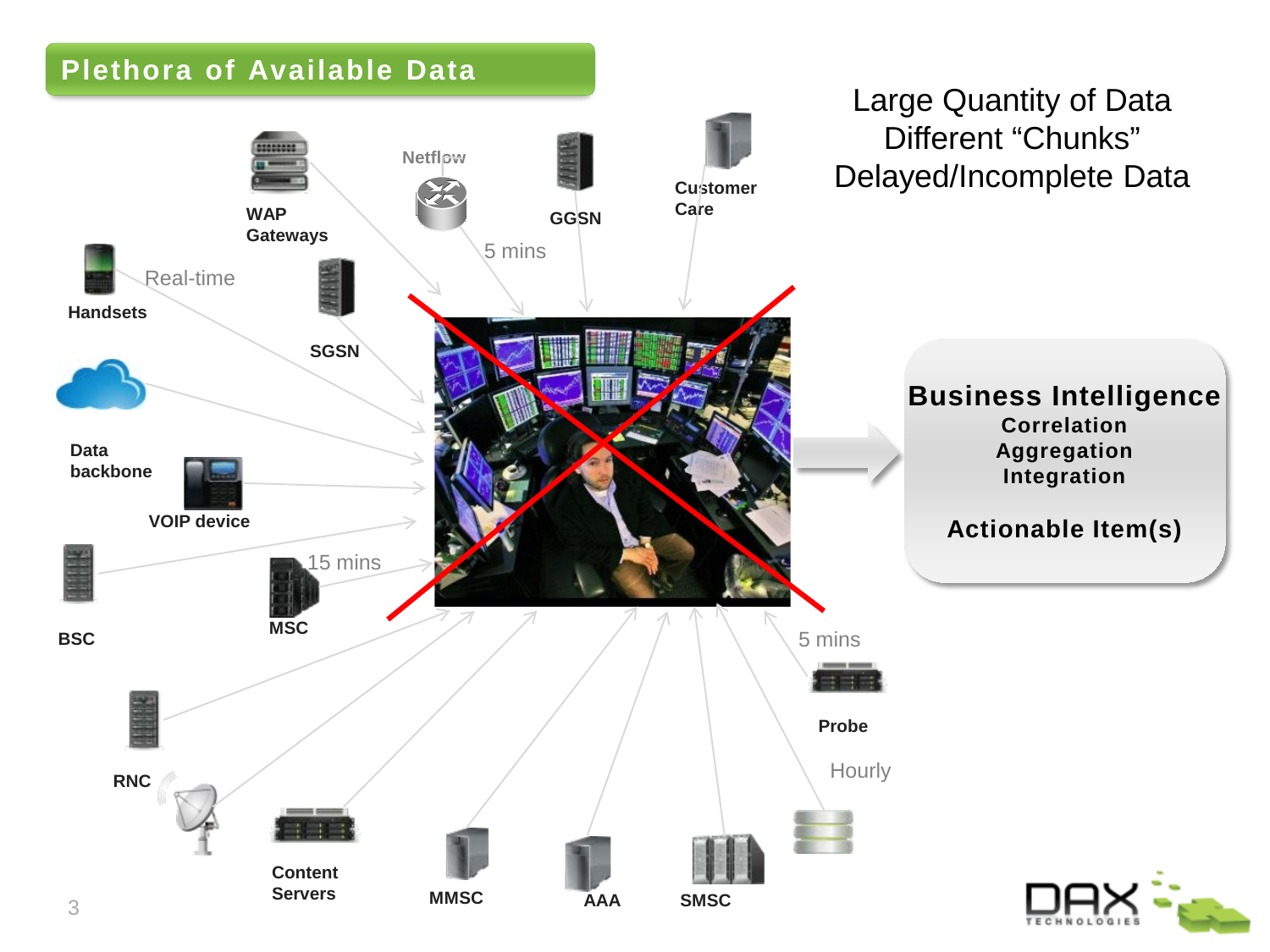#### **Temporal Importance of Deciding and Acting**

- **Benefits of Acting in Real-Time**
	- **Pro-active: Resolve issue before customer is impacted (or notices impact)**
	- **Reactive: Restore service minimizing MTTR**
- **Cost of Acting**
	- **Cost of Labor**
	- **If it's not broke – don't break it**
	- **Human Life (Tactical Environment)**
- **Deciding on Incomplete Data?**

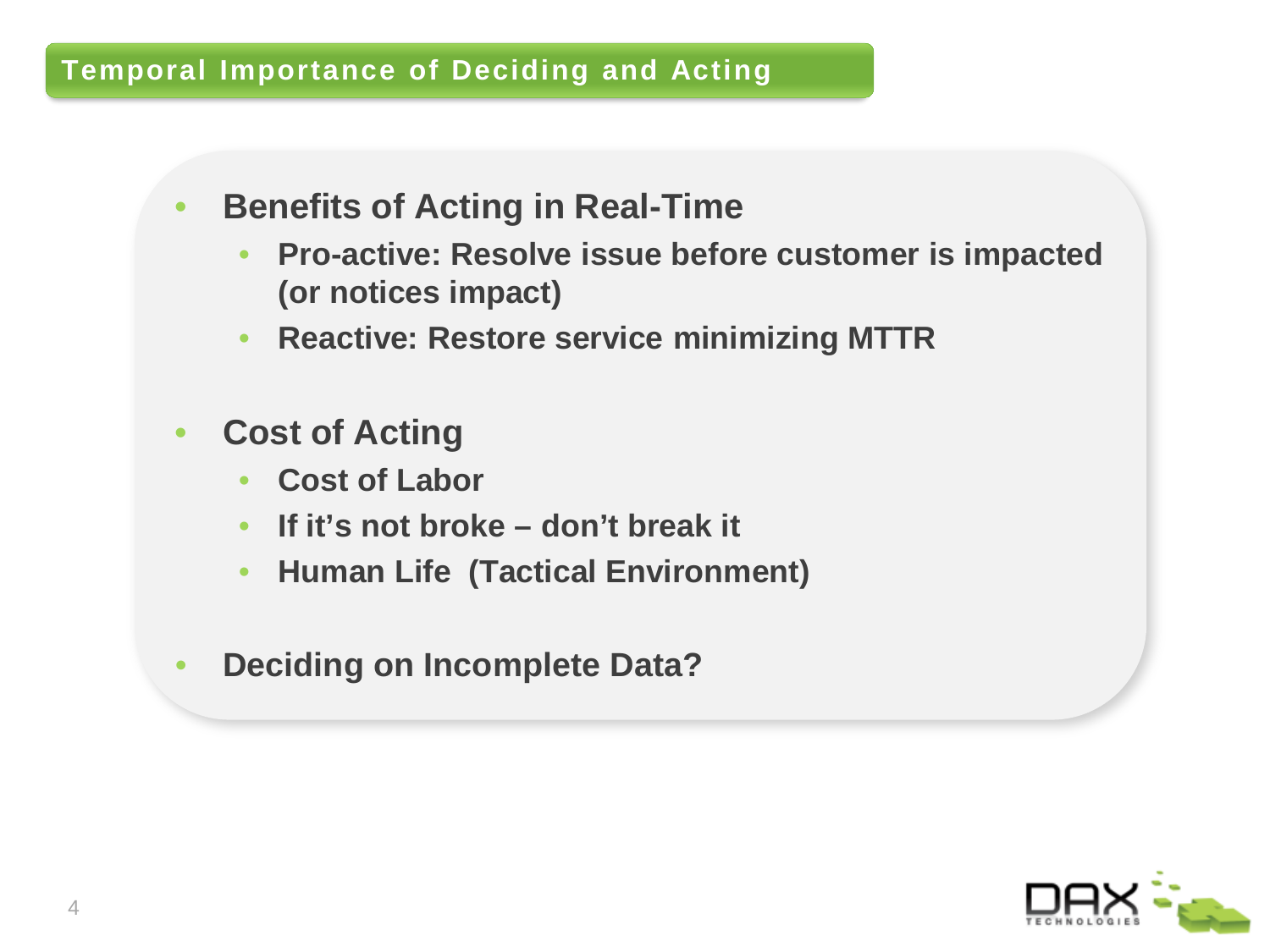#### **Probabilistic View – Fault or Performance?**



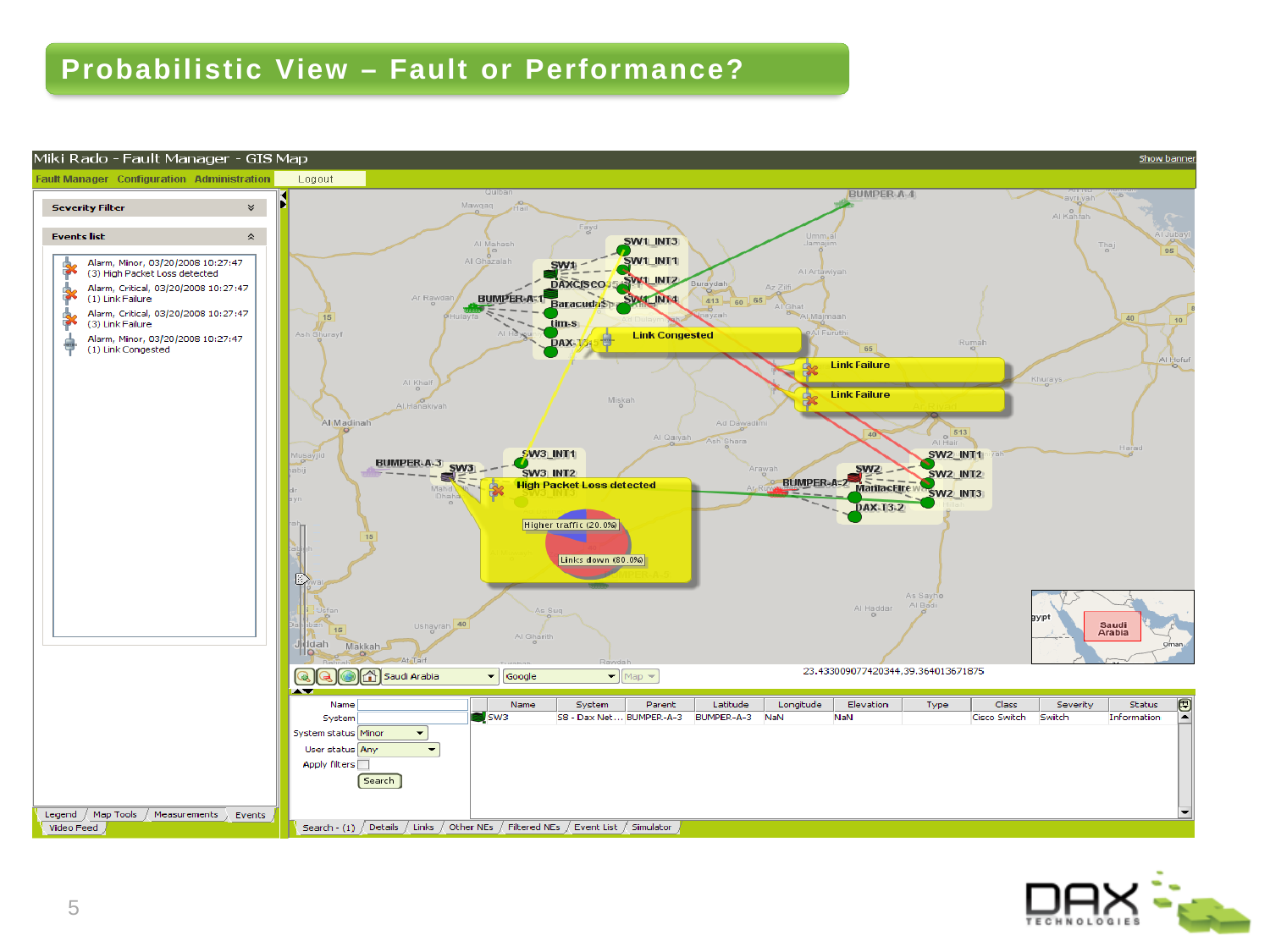

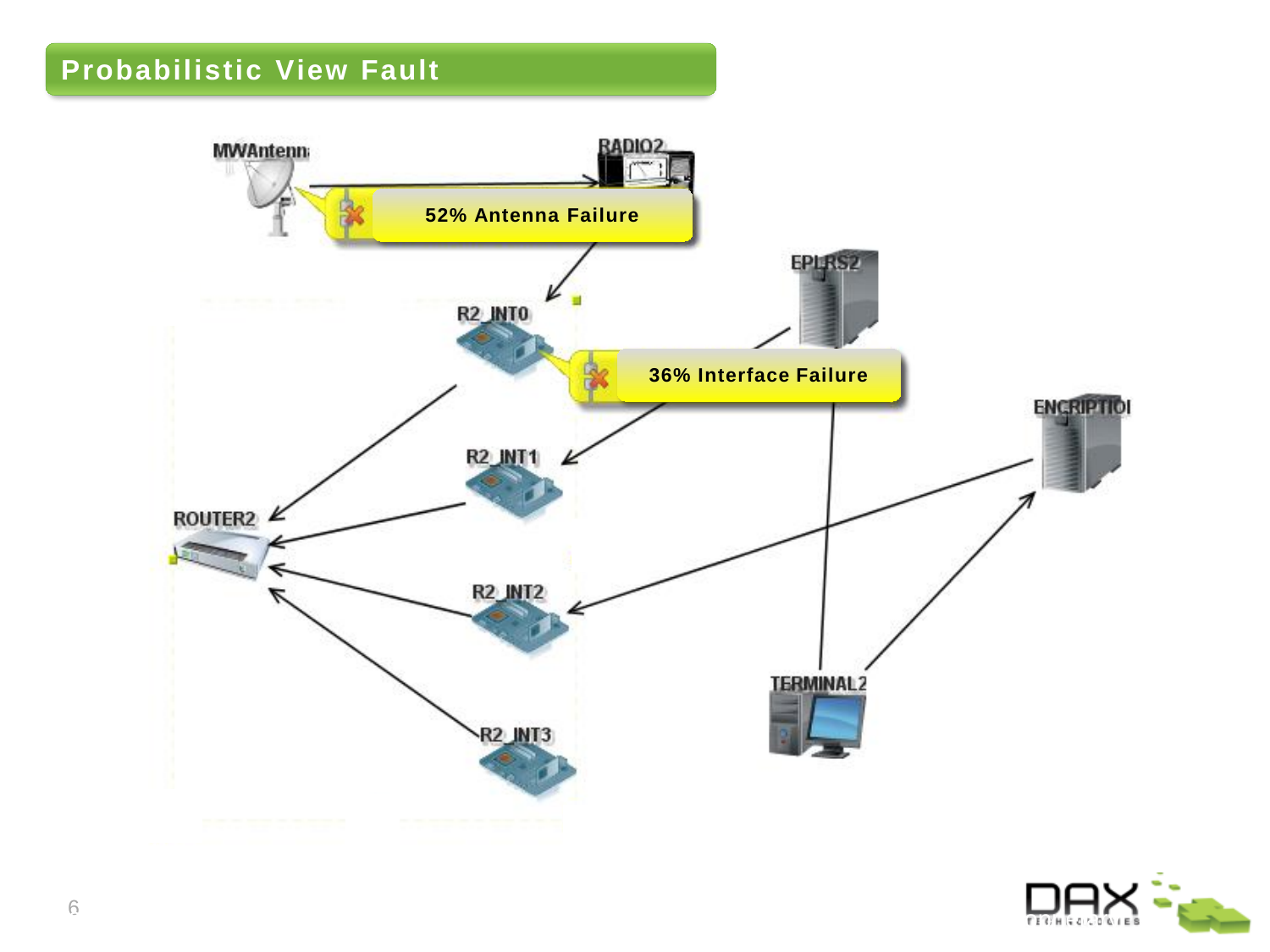## Analyzing Incomplete Data

- **Hybrid approach that combines** *abductive* **reasoning and probabilistic** *inferencing* **techniques**
- *Abductive* **reasoning can be used to generate hypotheses about events**
	- **However incomplete data may result in insufficient information being available for the abduction process to arrive at a conclusion**
- **Probabilistic** *inferencing* **using Bayesian networks provides a powerful tool for distributed inferencing**
	- **A Bayesian network is a directed acyclic graph (DAG) comprised of nodes and arcs**
	- **Nodes represent random variables and directed arcs between pairs of nodes represent dependencies between the random variables.**

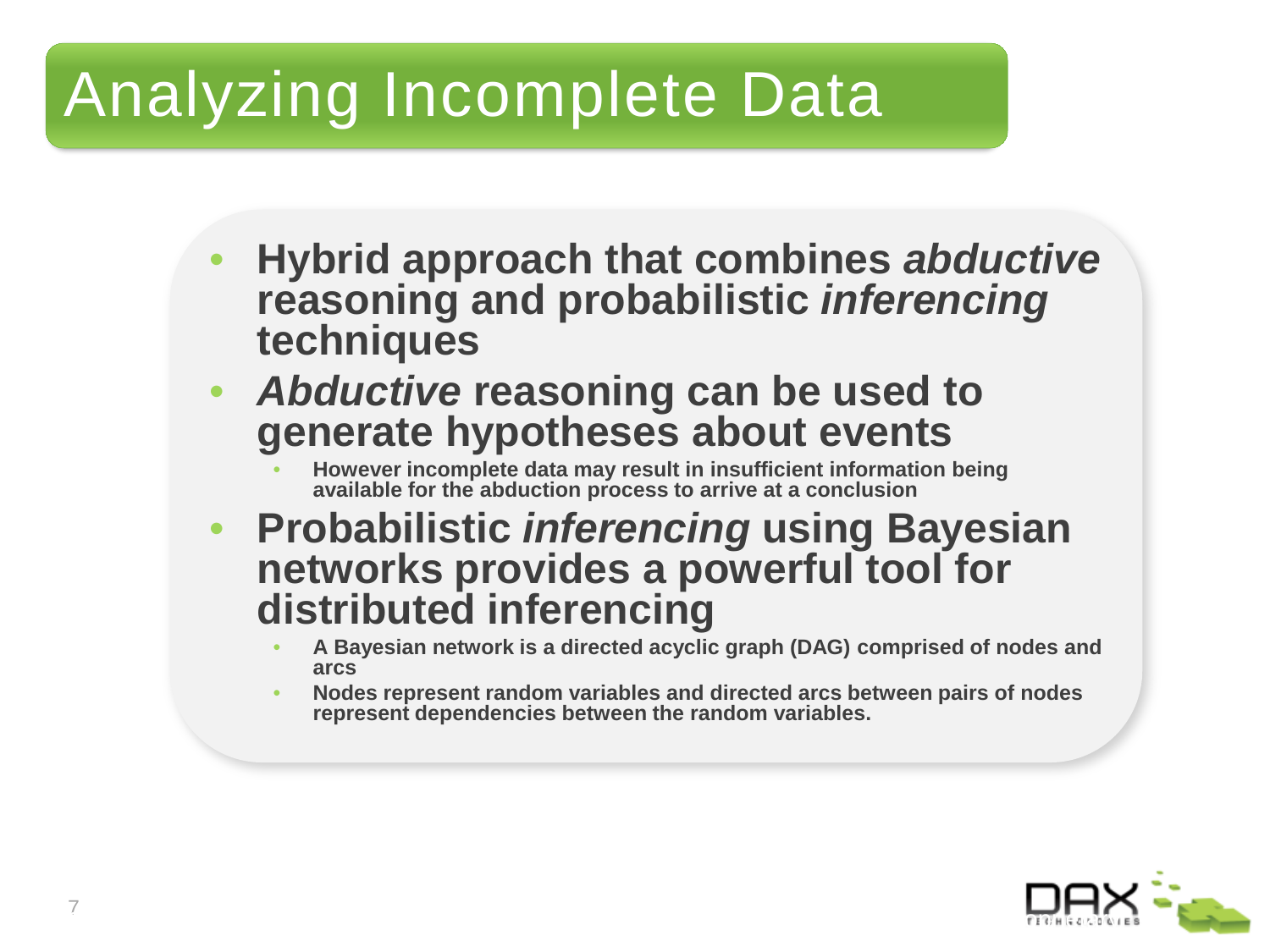#### **Adding Probabilistic Determination**



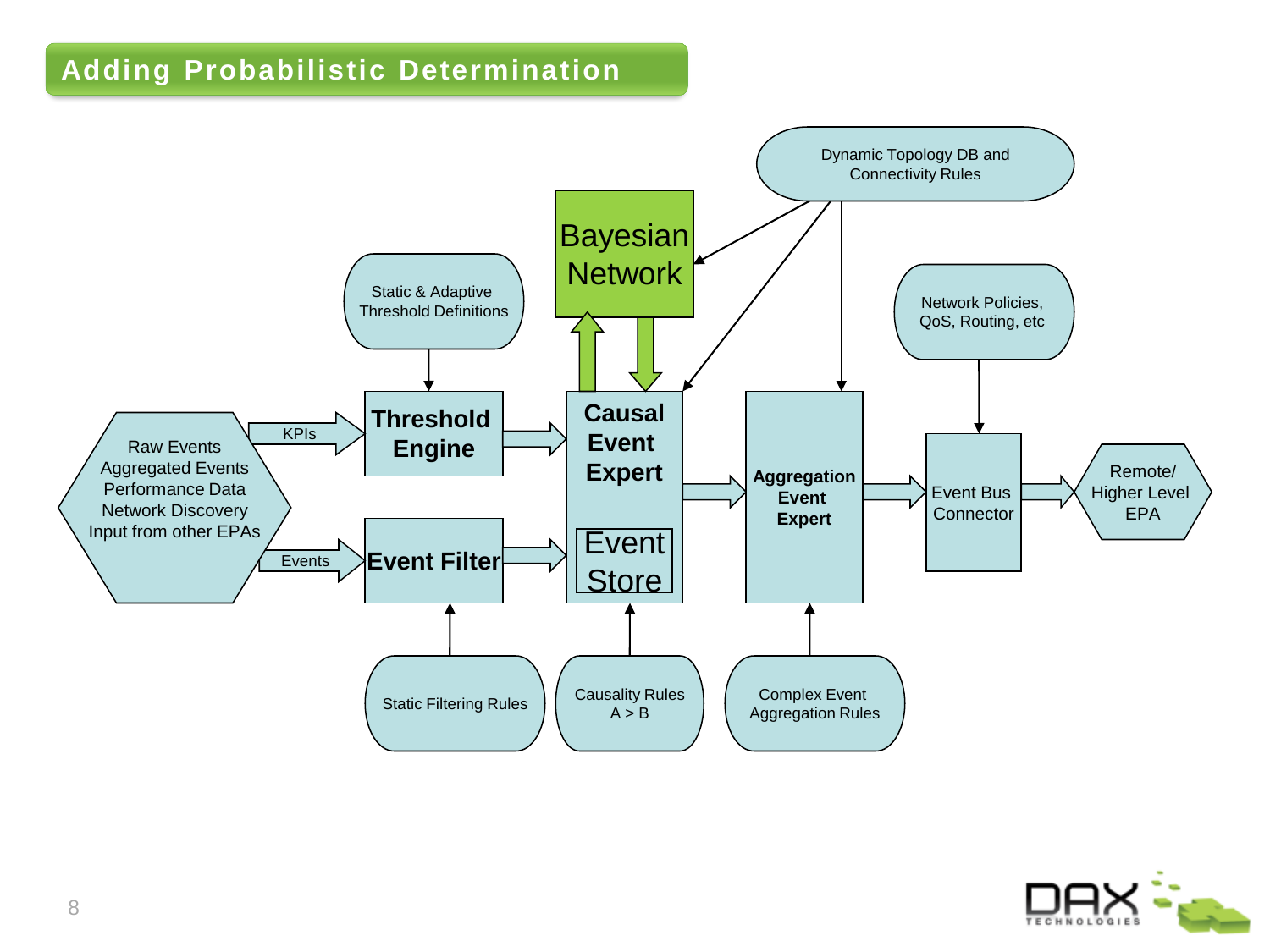| <b>Potential Issues</b> |                                                                       |              |          |                |
|-------------------------|-----------------------------------------------------------------------|--------------|----------|----------------|
|                         | <b>Description</b>                                                    | <b>Score</b> | it kommt | <b>Rate It</b> |
|                         | 1 Over 99% of calls are 1x on cell: SW:Paris, No:33, Face:0           | 75%          | 119      |                |
|                         | 2 Sessions with no user traffic                                       | 15%          | 13.      |                |
|                         | 3 Data Sessions terminated with MIP re-registration interval exceeded | 6%           |          |                |

- **Rule Result(s) Self Score based on Probability**
- **Able to drill down on Rule Results to see how probability was derived**
- **"Crowd-Sourcing" by Allowing Rating Rule Results**

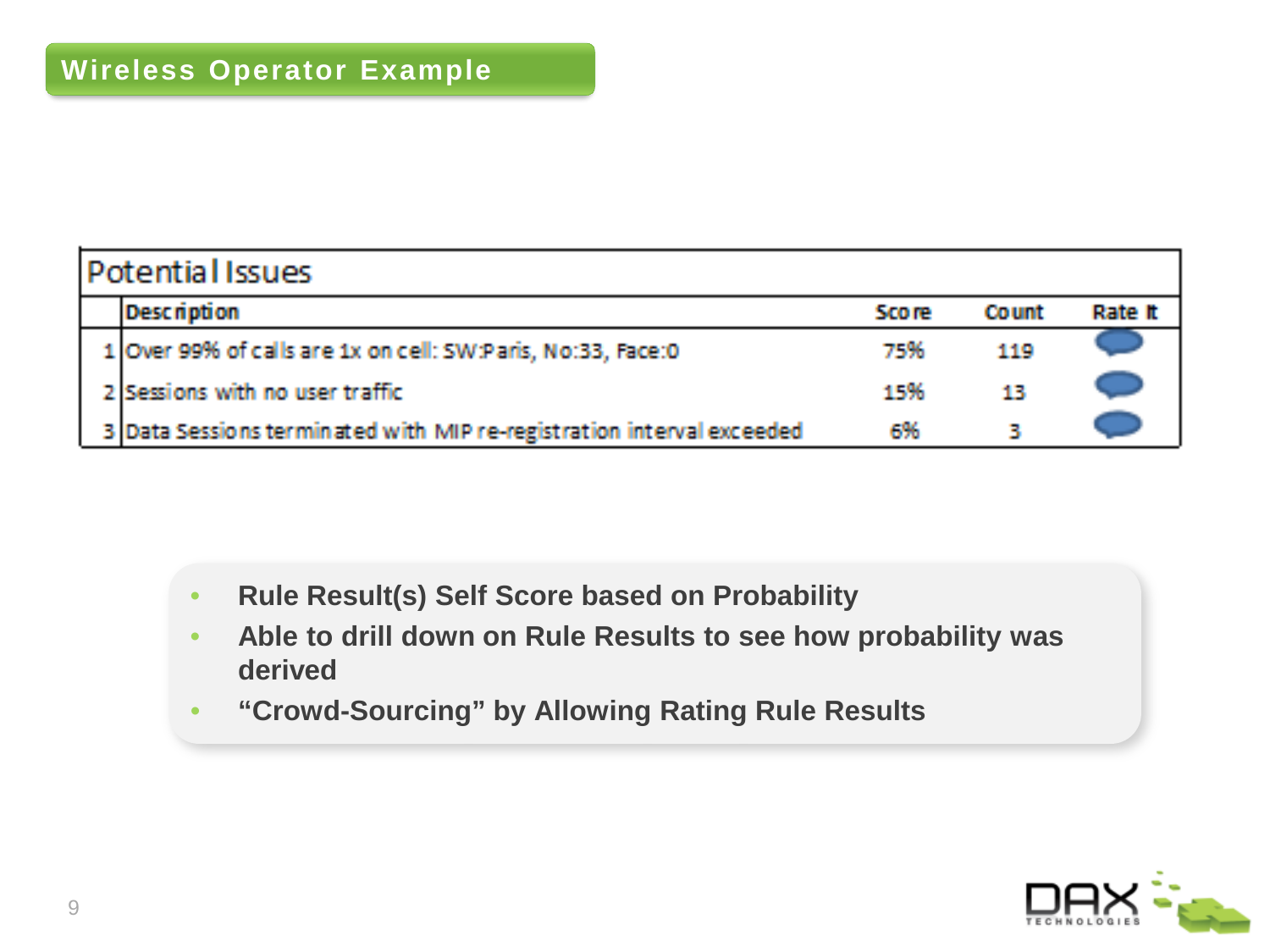